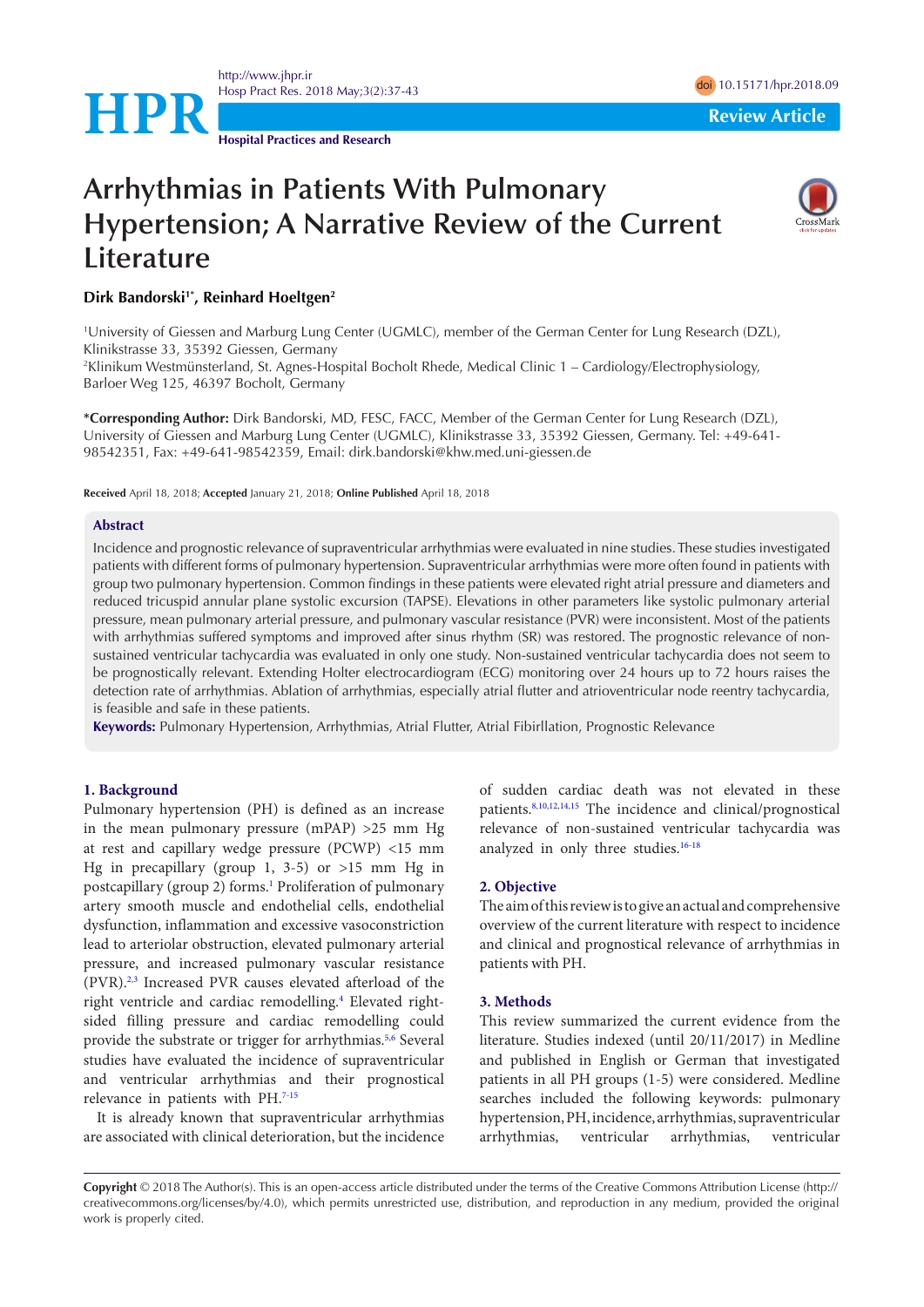tachycardia, atrial fibrillation, atrial flutter, prognostic relevance, electrophysiological studies, ep-studies, EPS, and ablation. Studies fulfilling the search criteria were reviewed for incidence of arrhythmia, diagnostic tools, kinds of arrhythmia, patient characteristics, correlation of echocardiographic results/hemodynamic parameters and arrhythmias, clinical relevance of arrhythmias, and prognostic relevance of arrhythmias.

#### **4. Results**

# 4.1. Supraventricular Arrhythmias

Supraventricular arrhythmias in patients with PH were evaluated in nine studies ([Table 1](#page-1-0)).

In a recent study by the current authors, 167 patients (mean age  $61.5 \pm 14.4$  years) with an initial diagnosis of PH (groups 1-5) were evaluated for incidence of arrhythmia during long-term follow up (FU), and the prognostic value of electrocardiography data was assessed.<sup>7</sup> Baseline electrocardiograms (ECGs) revealed a sinus rhythm (SR) in 137 patients and atrial fibrillation (AFib) in 30 patients, most of whom suffered from pulmonary venous hypertension (PVH, 53.3%). During follow up  $(n=137)$ patients), AFib was detected in 13 patients (53.8% group 1 PH). At the timepoint of baseline ECG, patients were treated with beta-blockers  $(n=42)$ , calcium channel blockers  $(n=35)$ , and digitalis  $(n=13)$ , and a cardiac pacemaker was

<span id="page-1-0"></span>

|  |  |  |  | Table 1. Studies Investigating Supraventriuclar Arrhythmias in Patients With Pulmonary Hypertension |  |  |  |  |
|--|--|--|--|-----------------------------------------------------------------------------------------------------|--|--|--|--|
|--|--|--|--|-----------------------------------------------------------------------------------------------------|--|--|--|--|

| <b>First Author</b>                  | Year | No. of<br><b>Patients</b> | PH<br>Group(s) | Arrhythmias                                                                                                    | <b>Diagnostic</b><br><b>Tool</b> | <b>Main Results</b>                                                                                                                                                                                                                                                                                                                                                  |
|--------------------------------------|------|---------------------------|----------------|----------------------------------------------------------------------------------------------------------------|----------------------------------|----------------------------------------------------------------------------------------------------------------------------------------------------------------------------------------------------------------------------------------------------------------------------------------------------------------------------------------------------------------------|
| Bandorski <sup>7</sup>               | 2016 | 167                       | $1 - 5$        | AFib                                                                                                           | 12-lead ECG                      | Retrospective study; elevated right atrial diameter/<br>pressure in patients with AFib                                                                                                                                                                                                                                                                               |
| Malaczynska-<br>Rajpold <sup>8</sup> | 2015 | 48                        | $\mathbf{1}$   | AFib, AFlu, AT, fVT                                                                                            | 12-lead ECG                      | Retrospective study; elevated right atrial diameter/<br>pressure/BNP and lower TAPSE in patients with<br>arrhythmias, survival in patients with/without<br>arrhythmias (41.9% vs. 66.3%; not statistically<br>significant)                                                                                                                                           |
| Cannillo <sup>9</sup>                | 2015 | 77                        | 1,3,4          | AFib, ectopic atrial<br>tacycardia, right atrial<br>flutter, AVNRT, paroxysmal<br>supraventricular tachycardia | 12-lead ECG                      | Retrospective study; elevated NT-proBNP in<br>patients with arrhythmia, no differences in right<br>atrial parameters, mortality higher in patients with<br>arrhythmias $(53\% \text{ vs. } 13\%)$                                                                                                                                                                    |
| Wen <sup>10</sup>                    | 2014 | 280                       | $\mathbf{1}$   | AFib, AFlu, AT                                                                                                 |                                  | Prospective study; survival in patients with<br>transient episodes of arrhythmia not statistically<br>different from patients without arrhythmias, shorter<br>12-lead ECG survival in patients with permanent arrhythmias,<br>elevated right atrial and ventricle diameter/<br>pressure/BNP, and reduced CI, mixed venous<br>saturation in patients with arrhythmias |
| Kamanthareddy <sup>11</sup>          | 2014 | 311                       | $1 - 5$        | AFib, AFlu                                                                                                     | 12-lead ECG                      | Retrospective study; many patients with group<br>2 PH (69.4%), no prognostic relevance of<br>arrhythmias, high rate of recurrence after ablation<br>and high rate of new onset (other) of arrhythmia                                                                                                                                                                 |
| $O$ <sub>sson<sup>12</sup></sub>     | 2014 | 239                       | 1,4            | AFib, AFlu                                                                                                     |                                  | Prospective study; survival in patients with<br>transient episodes of arrhythmias not statistically<br>different from patients without arrhythmias,<br>12-lead ECG 6-MWD reduced+BNP elevated during arrhythmia<br>and increased/decreased after restoration of SR,<br>baseline values of RAP, mPAP and PVR higher in<br>patients with arrhythmias                   |
| Rottlaender <sup>13</sup>            | 2012 | 225                       | $1 - 5$        | AFib                                                                                                           |                                  | Retrospective study; NT-proBNP elevated and<br>6-MWD reduced in patients with arrhythmias,<br>12-lead ECG right atrial pressure/ right atrial area elevated and<br>TAPSE/cardiac output reduced in patients with<br>arrhythmias                                                                                                                                      |
| Ruiz-Cano <sup>14</sup>              | 2010 |                           |                |                                                                                                                | 12-lead<br>ECG, EPS              | Retrospective study; arrhythmias led to clinical<br>relevant restoration of SR, improved 6-MWD,<br>ablation (AVNRT/Aflu) effective and safe                                                                                                                                                                                                                          |
| Tongers <sup>15</sup>                | 2007 | 231                       |                |                                                                                                                |                                  | Retrospective study, arrhythmias led to clinical<br>12-lead ECG detetoriation, higher mortality in patients with<br>arrhythmias                                                                                                                                                                                                                                      |

AFib=atrial fibrillation, AFlu=atrial flutter, AT=atrial tachycardia, ECG=electrocardiogram, EPS=electrophysiological study, fVT=fascicular ventricular tachycardia, mPAP=mean pulmonary arterial pressure, No=Number, PVR=pulmonary vascular resistance, PH=pulmonary hypertension, RAP=right atrial pressure, SR=sinus rhythm, 6-MWD=six minute walk distance.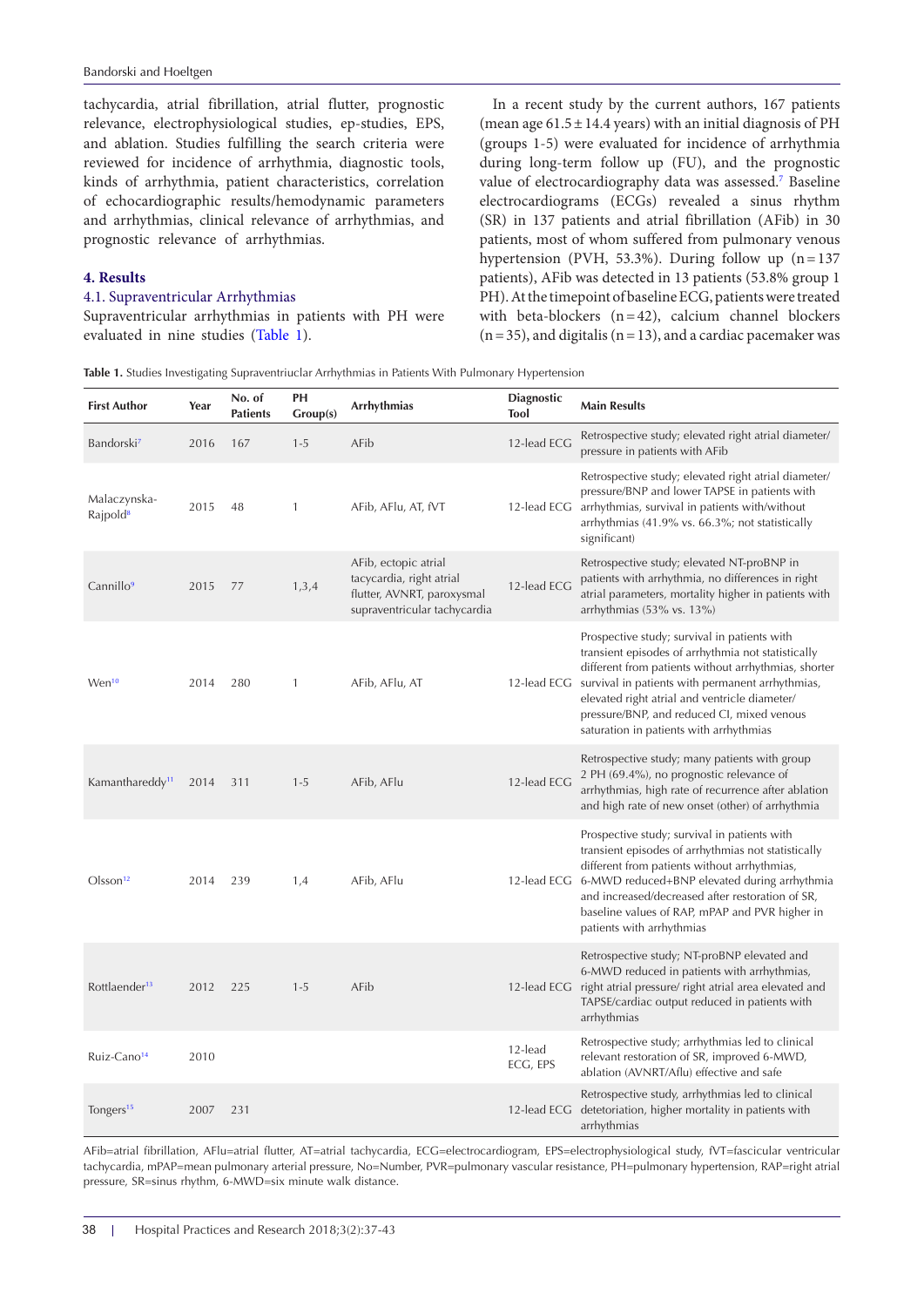implanted in 17 patients (indication: bradyarrhythmia). In patients developing AFib during follow up, P-wave duration was not different from that in patients with SR (0.11±0.02 s vs. 0.10±0.02 seconds; *P*=0.193). Patients with short P-waves (<0.1 s) showed improved survial rates  $(88.1 \pm 6.7 \text{ vs. } 49 \pm 5.8 \text{ months})$  compared to patients with long P-waves (>0.11 s), considering that this association was influenced by age (multivariate analysis). Other ECG parameters showed no correlation between duration of intervals and survival. Survival from diagnosis was 79.4 $\pm$ 5.4 months in patients with SR, 64.4 $\pm$ 12.9 months in patients with AFib during FU, and  $58.8 \pm 8.9$  months in patients with AFb in baseline ECG (*P*=0.565). Patients with AFib had higher atrial diameter, atrial pressure and reduced tricuspid annular plane systolic excursion (TAPSE) without statistical significance.

Malaczynska-Rajpold et al investigated the prevalence and type of arrhythmias and the efficiency/safety of antiarrhythmic treatment over a follow-up period of  $28.8 \pm 17.7$  $28.8 \pm 17.7$  $28.8 \pm 17.7$  months in 48 patients with group 1 PH.<sup>8</sup> Seventeen patients suffered from arrhythmias like AFib  $(n=8)$ , atrial tachycardia (AT,  $n=6$ ), and atrial flutter (AFlu, n=6). Four patients had more than one type of tachyarrhythmia. One patient with a fascicular ventricular tachycardia was not included in the statistical analysis. Patients with arrhythmias were older (52.4±15.3 vs. 47.4±16.5 years, *P*>0.05), NT-proBNP was higher  $(2658.9 \pm 3020.3 \text{ vs. } 1748.0 \pm 1646.5 \text{ pg/mL}), \text{ and}$ hemodynamic measurement/echocardiography revealed higher right atrial pressure  $(11.6 \pm 3.8 \text{ vs. } 7.1 \pm 3.6 \text{ mm})$ Hg; *P*>0.05), right atrial area (33.4±12.3 vs. 25.8±6.3 mm2 ; *P*=0.01), pericardial effusion (53 vs. 16%; *P*=0.008), and lower TAPSE (14.4±4.6 vs. 18.4±5.7 mm; *P*=0.02). More than half of the arrhythmic episodes (59%) led to clinical deterioration and/or right heart failure (functional class, edema of the lower extremities, ascites) with a recurrence of the same or another arrhythmia within 5.3±3.4 months. Treatment of arrhythmia included direct current cardioversion/overdrive pacing (AFlu, AFib, and AT), medical treatment with amiodarone, propafenone or verapamil (AFib) and radiofrequency ablation (AFlu, AT) in 10 of 17 patients. Six-year survival rates were 41.9% vs. 66.3% in patients with arrhythmias vs. patients without arrhythmias  $(P=0.64)$ .

Cannillo et al revealed Afib (paroxysmal: n=1, persistent: n=8, permament: n=3), ectopic atrial tachycardia  $(n=2)$ , right atrial flutter  $(n=2)$ , atrioventricular node reentry tachycardia (AVNRT, n=1), and paroxysmal supraventricular tachycardia during a follow-up period of 35 months [IQR 21.5 to 53.5] in their patients (mean age =  $66.7$  years).<sup>9</sup> Detection of arrhythmias occurred during either routine follow up  $(n=4)$  or symptom-related diagnostic treatment  $(n=13)$  in mean 15.1 months [IQR 11.3 to 43.2] after the initial diagnosis of PH. Patients with/ without arrhythmias showed no significant differences. The only difference was that NT-proBNP was lower in patients without arrhythmias (795 vs. 1370 pg/mL)

without statistical significance (*P*=0.48). Treatment of arrhythmias involved rhythm control strategy (n=13, amiodarone, sotalol, Ic antiarrhythmic drugs), electrical cardioversion ( $n=8$ ), and radiofrequency ablation ( $n=3$ , AVNRT/AFlu/AFib+AFlu). SR was initially restored in 11 patients. Recurrence of arrhythmia (n=9) led to clinical deterioration associated with worsening of WHO functional class, reductions in the 6-minute walk and TAPSE, and higher levels of NT-proBNP. Mortality was higher in patients with arrhythmias (53% vs. 13%; p=0.001). Mean time between occurrence of arrhythmia and death was 3.5 months [IQR 1.7 to 9.1].

Another study investigated 280 patients (mean age  $39 \pm 15$  years) with group 1 PH and SR.<sup>10</sup> ECGs revealed AFib  $(n=16)$ , AFlu  $(n=13)$ , and AT  $(n=11)$  with an incidence of 6.4%, 12.4%, and 15.8% during the first, third, and sixth years of follow up  $(31\pm7 \text{ months})$ . Survival was lower in patients with arrhythmias (estimated survival at 1, 3, and 6 years was 85%, 64%, and 53% vs. 92%, 82%, and  $75\%$ ,  $P=0.008$ ), whereas survival was better in patients with transient episodes of arrhythmia than in patients with permanent arrhythmias (*P*=0.011) and statistically not different from patients without arrhythmias (*P*=0.850). Arrhythmias led to clinical symptoms like dyspnea, palpitations, edema, or worsening of WHO functional class. Under therapy (electrical cardioversion, n=2; radiofrequency ablation, n=1; antiarrhythmic drugs, n=37), all patients converted to SR leading to clinical improvement. Recurrence of arrhythmia was observed in 7 of 13 patients with and in 12 of 16 patients with AFib. In patients with arrhythmias, echocardiogaphy revealed high rates of dilated right atria and ventricles and pericardial effusions. Right atrial pressure  $(13 \pm 5 \text{ vs. } 8 \pm 5 \text{ mm Hg})$  and PVR  $(18\pm7 \text{ vs. } 15\pm7 \text{ Wood units})$  were higher, and the cardiac index  $(2.3 \pm 0.9 \text{ vs. } 2.6 \pm 1.5 \text{ l/min/m}^2)$  and mixed venous saturation (59±9% vs.  $62 \pm 11\%$ ) were lower in patients with arrhythmias. BNP was elevated (456±396 vs.  $318 \pm 339$  pg/mL;  $P=0,0007$  in these patients, too.

The study of Kanmanthareddy et al investigated the incidence of arrhythmias in 311 patients (mean age  $61 \pm 13$  years) with all groups of PH; most of them (69.4%) suffered group 2 PH.<sup>11</sup> ECGs revealed AFib or AFlu in 121 patients (39%). The authors did not give any information about the distribution of arrhythmias related to PH groups. Patients with arrhythmias were older  $(66 \pm 12 \text{ vs. } 57 \pm 14$ years; *P*<0.001) and suffered from arterial hypertension more often (74% vs. 67%; *P*=0.03), diabetes (38% vs. 30%; *P*=0.015), coronary artery disease (59% vs. 55%; *P*<0.001), mitral regurgitation (79 vs. 57%); *P*=0.001), and impaired left ventricular ejection fraction (LV-EF <50%) (28% vs. 17%; *P*=0.027). Pulmonary capillary wedge pressure (PcWP) was higher  $(20.3 \pm 8 \text{ vs. } 17 \pm 9 \text{ mm})$ Hg;  $P=0.022$ ) and left atrium was more dilated  $(4.7\pm0.9$ vs. 4±0.7 mm; *P*<0.001) in patients with arrhythmias. Age (OR 1.04; *P*=0.04) and left atrial size (2.57; *P*<0.001) were independent predictors of mortality in multivariate regression analysis. During follow up  $(22 \pm 14 \text{ months})$ ,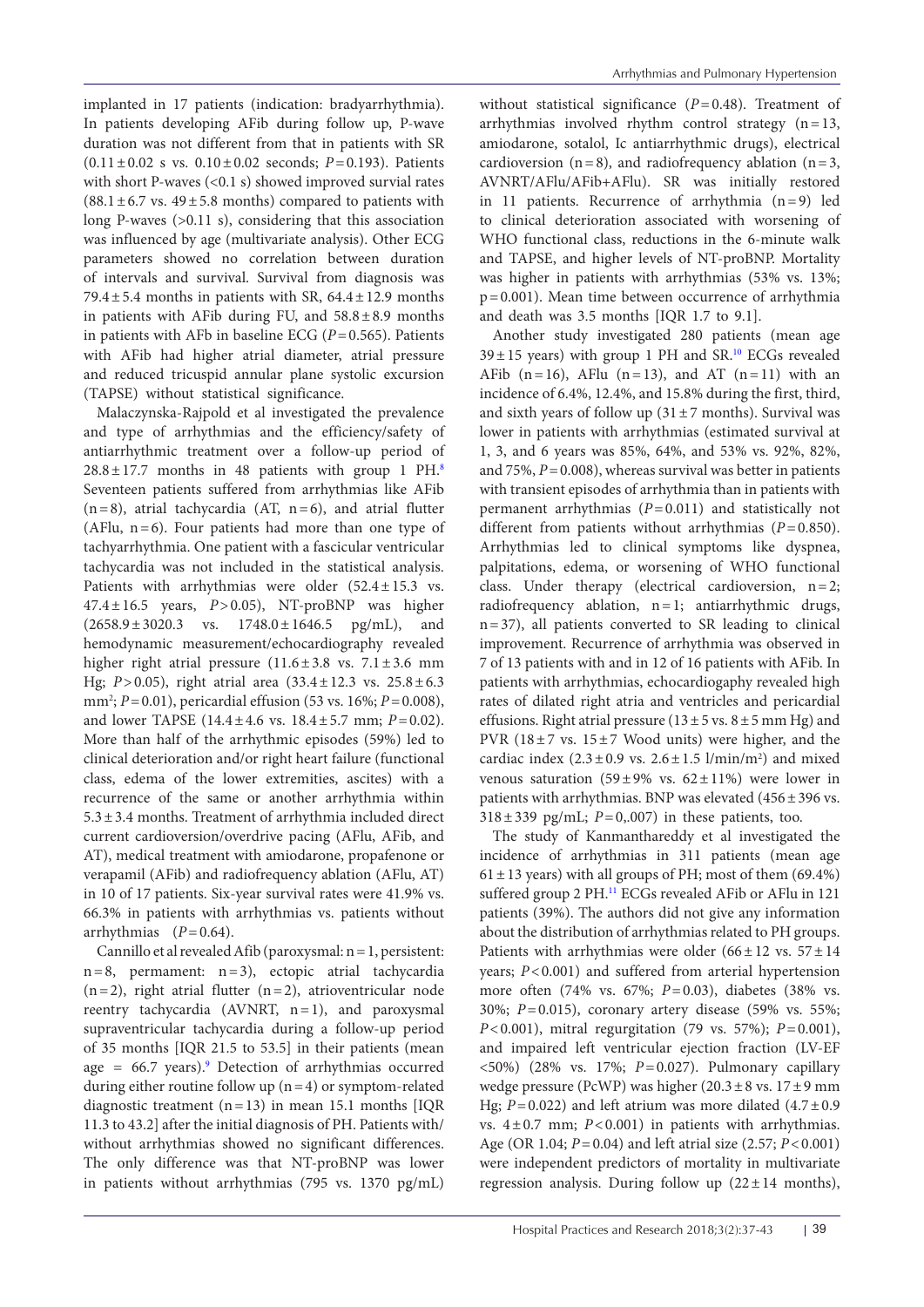35 patients (12%) died; no significant difference was observed between patients with and without arrhythmias (10% and 13%, respectively; *P*=0.549). Forty-three patients underwent ablation: 20 patients with cavotricuspid isthmus ablation for right atrial flutter, 10 patients pulmonary vein isolation for AFib (additional cavo-tricuspid isthmus ablation  $n=4$ ), and 13 patients atrioventricular node ablation. One year after ablation, 17/20 patients who underwent cavo-tricuspid isthmus ablation developed AFib, and all patients after pulmonary vein isolation had a recurrence of AFib.

Olsson and colleagues study investigated 231 patients (mean age 55 years) with PH [group 1: 157 patients, group 4 (inoperable chronic thromboembolic PH): 82 patients].[12](#page-6-10) Arrhythmias were detected in 48 patients, AFib and AFlu in 24 patients each. Patients who developed arrhythmias during follow up had higher baseline values for right atrial pressure (8 vs. 6 mm Hg; *P*=0.035), mean pulmonary arterial pressure (52 vs. 45 mm Hg; *P*<0.001), PVR (880 vs. 700 dyn s cm-5; *P*<0.001), NT-proBNP (3340 vs. 2113 ng/L; *P*=0.394), and lower values for cardiac index (2.3 vs.  $2.5 \frac{\text{l}}{\text{min}}$ ;  $P = 0.213$ ) and mixed venous saturation (60 vs. 64%; *P*=0.002). Patients with group 1 PH seemed to be more at risk to develop arrhythmias. Incidence for new onset of an arrhythmia after 1, 2, 3 and 4 years was 13.4%, 9.2%, 23.6%, and 25.1%, respectively. Patients with arrhythmia presented with dyspnea on exertion, weight gain (>2 kg), palpitations, worsening of functional class, right heart failure, and increased heart rate with a mean of 112 beats/min, 33 beats/min higher than before onset of arrhythmia. Only 17% of patients were without symptoms and in clinical stable condition. Distance in 6-MW shortened during episodes of arrhythmia (before:  $362 \pm 114$  m; after detection of arrhythmia:  $258 \pm 147$  m; at follow up:  $345 \pm 137$  m;  $P < 0.05$ ). BNP (baseline level 2687±2260 ng/L) significantly increased (*P*<0.05) with onset of arrhythmia  $(5926 \pm 4648 \text{ ng/L})$  and decreased after restoration of SR (3360 $\pm$ 2804 ng/L). SR was initially restored in all patients with AFlu (electrical cardioversion  $n=9$ , overdrive pacing  $n=1$ , radiofrequency ablation  $n=3$ , drug therapy n=11) and in 16 patients with AFib (drug therapy: amiodarone  $n=2$ , dronedarone  $n=1$ ; electrical cardioversion  $n=18$ ). Survival in patients with arrhythmias was shortened in comparison to patients without arrhythmias (1/2/3 years: 87%/82%/76% vs. 91%/81%/55%; *P*=0.037). Patients with AFib had a higher mortality than patients with AFib (1/2/3 years: 82%/77%/69% vs. 89%/86%/79%; *P*=0.042), whereas survival in patients with paroxysmal episodes of arrhythmias was not significantly different from patients without arrhythmias (1/2/3 years: 96%/90%/69% vs. 87%/82%/76%; *P*=0.039). Restoration of SR was prognostically relevant. Patients who developed permanent AFib had a shorter survival period than patients in whom SR was restored (1/2/3 years: 64%/55%/27% vs. 95%/80%/57%; *P*=0.01).

Rottlaender et al investigated the incidence of AFib in 225 patients (age: SR  $62.9 \pm 1.2$ , AFib  $71.2 \pm 1.1$ ) with PH

of all groups.<sup>13</sup> Many patients ( $n=52$ ) suffered from group 2 PH (42.9%). AFib was detected in 70 patients (31.1%), paroxysmal AFib in 29 patients (41.3%), and permanent/ persistant AFib in 41 patients (58.7%). Most patients with AFib had either group 2 (42.9%) or group 4 (20%) PH and suffered from coronary heart disease (27.1%) and arterial hypertension (63.3%). NT-proBNP was elevated in patients (all PH groups) with AFib (2128.88±429.97 vs. 3252.79±401.76; *P*<0.05) and the 6-minute walk distance (6-MWD) was shorter (355.55±9.86 vs. 321.98±14.1; *P*<0.05). Excluding patients with group 2 PH showed similar trends related to NT-proBNP and 6-MWD. Hemodynamic and echocardiogaphic evaluation revealed elevated right atrial pressure and right atrial area and reduced values of TAPSE and cardiac output.

Ruiz-Cano et al evaluated the clinical implications of arrhythmias in patients with PH (group 1) and assessed the safety and effiacy of electrophysiological studies (EPS) in these patients (n = 282, mean age  $47.3 \pm 14.3$  $47.3 \pm 14.3$  $47.3 \pm 14.3$  years).<sup>14</sup> Mean interval between diagnosis of PH and onset of arrhythmia was 60.3±55.9 months. Number of detected arrhythmias was 28 (AFib in 12 patients, AFlu in 12 patients and ANVRT in 4 patients). Most of the patients (AFib, AFlu, but not AVNRT) suffered from symptoms (82%), and 6-MWD decreased from 423.7±74.6 to 252.1±145.8 m (*P*<0.001) after onset of arrhythmia. Conversion to SR led to an increased distance in the 6-MWD of  $196 \pm 163$ m. Approximately half (46.4%) of the patients needed an increase in PH-specific therapy independent from conversion to SR or rate control. Mean time from onset of arrhythmia to death or transplantation was 17.8 months. Five patients (AFib N01, AFlu  $n=4$ ) died during follow up. Ablation was effective in all patients with AVNRT and in most patients with AFlu (95%).

Tongers et al performed the first evaluation of incidence and clinical relevance of arrhythmias in patients with PH (n=231) [group 1: 204 patients; group 4 (inoperable chronic thromboembolic PH): 27 patients].<sup>15</sup> Arrhythmias were observed in 27 patients (AFib n=12, AFlu n=12, AVNRT n=3) in an average of 3.5 years ( $0±238$  months) after the initial diagnosis of PH. Most episodes (84%) led to clinical deterioration (worsening of functional class, edema, refractory ascites). Treatment of arrhythmias included cardioversion (AFib  $n=6$ , AFlu  $n=2$ ), overdrive pacing (AFlu n=3), ablation (AFlu n=5, AVNRT n=4), and medical treament with amiodarone, verapamil, digoxin, and beta-blockers. Four patients suffered from a recurrence of arrhythmia: one patient after cavo-tricuspid isthmus ablation for AFlu, one patient after overdrive pacing for AFlu, and 2 patients after ablation of AVNRT. Restoration of SR improved clinical symptoms, and these patients had a markedly lower mortality than those without SR restoration (6.3% vs. 81%, *P*=0.01).

#### 4.2. Ventricular Arrhythmias

Only a few studies have evaluated the incidence and clinical relevance of non-sustained ventricular tachycardia in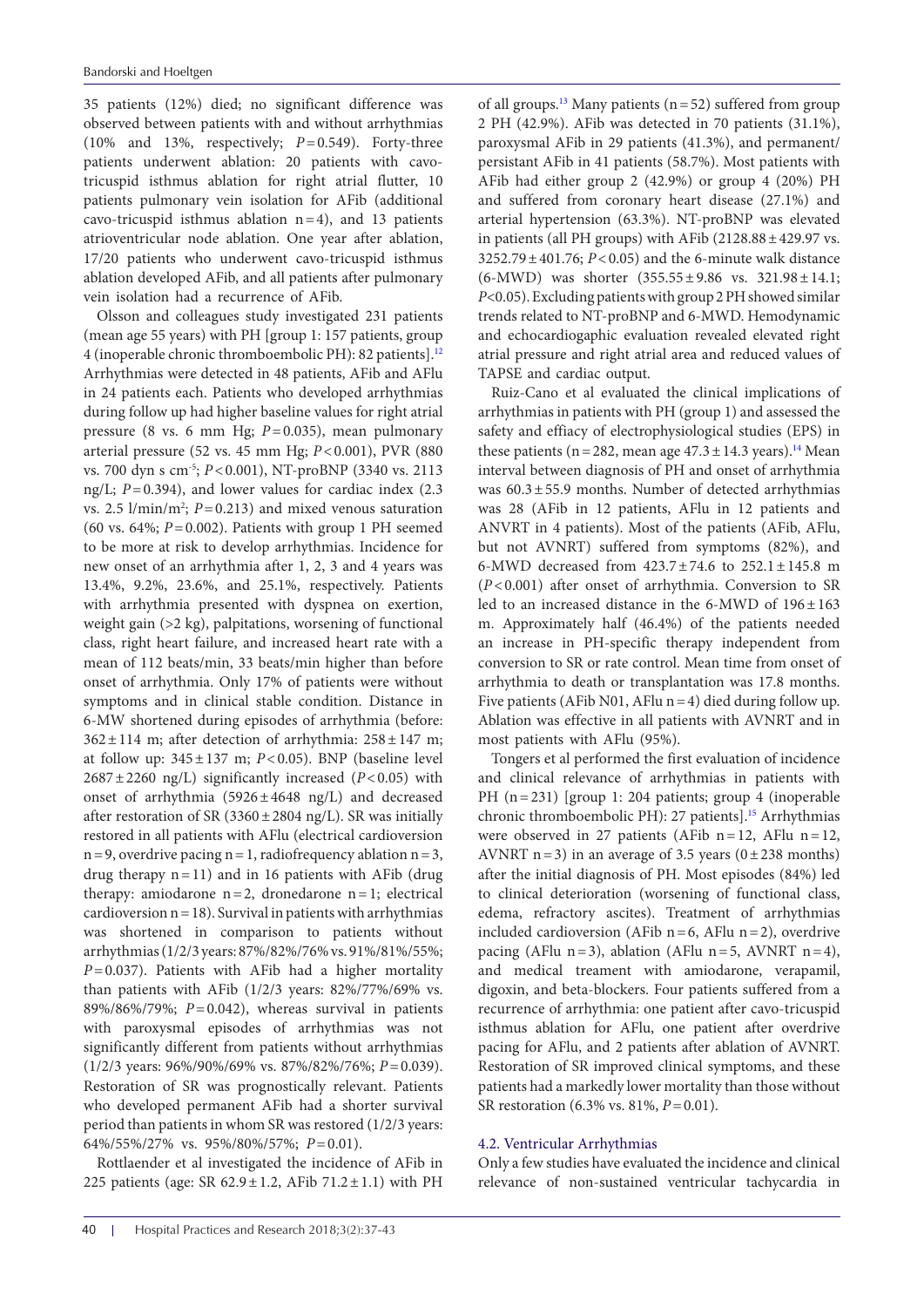<span id="page-4-0"></span>

| <b>Table 2.</b> Studies Investigating Ventricular Arrhythmias in Patients With Pulmonary Hypertension |  |  |
|-------------------------------------------------------------------------------------------------------|--|--|
|-------------------------------------------------------------------------------------------------------|--|--|

| <b>First Author</b>     | Year | No. of<br><b>Patients</b> | $PH-Group(s)$ | Arrhythmias                                                                                                 | <b>Diagnostic Tool</b>                          | <b>Main Results</b>                                                                                                                                                                                |
|-------------------------|------|---------------------------|---------------|-------------------------------------------------------------------------------------------------------------|-------------------------------------------------|----------------------------------------------------------------------------------------------------------------------------------------------------------------------------------------------------|
| Bandorski <sup>16</sup> | 2016 | 78                        | 1, 4          | $ns-VT$                                                                                                     | Holter-ECG 24-<br>72h                           | Retrospective study; first evaluation of<br>prgonostic relevance of ns-VT, ns-VT not<br>prognostically relevant, TAPSE reduced in<br>patients with ns-VT, no difference in mean<br>atrial pressure |
| Bandorski <sup>17</sup> | 2015 | 92                        | $1,3-5$       | AFlu, ns-VT, second-degree<br>heart block, third-degree<br>heart block, non-sustained<br>artial tachycardia | Holter-ECG for<br>72 h during daily<br>activity | Prospective study; first time Holter-ECG<br>during daily activity, ns-VT in 13%, reduced<br>TAPSE/CI/venous saturation and elevated<br>PVR in patients with ns-VT/AFlu/heart<br>blocks             |
| Folino <sup>18</sup>    | 2003 | 9                         |               | PVC.                                                                                                        | Holter-ECG for<br>24h                           | $PVC > 700/24$ h in 4 patients,<br>SDNN+SDANN reduced in patients with<br>higher RVSP                                                                                                              |

AFlu=atrial flutter, ECG=electrocardiogram, No=number, ns-VT=non-sustained ventricular tachycardia, PVC=premature ventricular complexes, RVSP=right ventricular systolic pressure, SDNN=standard deviation (SD) of all NN (N: normal) intervals, SDANN SD of the averages of NN intervals in 5-min segments.

patients with PH ([Table 2](#page-4-0))[.16-](#page-6-12)[18](#page-6-13) Bandorski et al investigated 92 patients with PH (groups 1, 3-5) without a known history of preexisting arrhythmias.<sup>[17](#page-6-17)</sup> Functional class was NYHA III/IV in 70.6%. Because of arterial hypertension, 13 patients were treated with beta-blockers. All 65 patients underwent Holter-ECG monitoring over 72 hours during daily activity, and mean recording time was 64 hours and 9 minutes. Heart rate ranged from 56 beats/min to 124 beats/ min. Relevant arrhythmias were detected in 17 patients, non-sustained ventricular tachycardia (ns-VT, length 3-20 beats, cycle length: 260-600 ms, n=12), intermittent second-degree heart block, and intermittent third-degree heart block  $(n=3)$  and AFlu  $(n=1)$ . Most cases of ns-VT (58.3%) were observed between 24 hours and 48 hours of Holter-ECG monitoring, and 25% was seen within the first 24 hours of monitoring. The other arrhythmias were also detected during the first 24 hours. Underlying etiologies were PH of groups 1, 4, and 5 (53%, 41%, and 16%) in patients with ns-VT, group 1 PH in AFlu, group 4 PH in intermittent second-degree heart block, and PH of groups 1 and 4 in intermittent third-degree heart block. None of the patients suffered from an LV-EF <50%, and coronary heart disease was known in 3 patients (AFlu:  $n=1$ , ns-VT:  $n=2$ ). Two patients with third-degree heart block underwent cardiac pacemaker implantation. In one patient, the beta-blocker application was interrupted, and Holter-ECG did not show heart blocks anymore. One patient with second-degree heart block declined cardiac pacemaker implantation. Holter ECG revealed nonsustained atrial tachycardia. SDNN was lower in patients with AFlu, heart blocks, and ns-VT (129.29 ms vs 139.39 ms; *P*=0.008). Holter ECG revealed 70 VES/72 h (0-15 946) on average and 85 SEVS/72 h (0-13,622). BNP levels were higher in patients with AFlu, heart blocks, and ns-VT (198.47 vs. 91.73 pg/mL; *P*=0.04). Echocardiography and hemoydnamic monitoring showed reduced TAPSE (19.2 vs. 21.4 mm; *P*=0.95), CI (2.46 vs. 2.82 L/min/m2 ; *P*=0.158), venous oxygen saturation (64.67% vs. 68.41%;  $P=0.158$ ), and elevated PVR (542 vs. 672 dyn.s.cm<sup>-5</sup>; *P*=0.247) in patients with AFlu, heart blocks, and ns-VT.

The prognostic relevance of ns-VT was not evaluated in this study. The survival of patients with ns-VT from 2 of the authors' studies was investigated retrospectively.<sup>16</sup> To match the results with other studies, only patients  $(n=78)$ with PH of groups 1 and 4 were included. Holter-ECG revealed ns-VT in 12 patients (PH group 1: n=8, group 4: n=4). Mean time from first diagnosis of PH to Holter ECG was  $6.2 \pm 4.1$  years in patients with ns-VT vs.  $5.4 \pm 3.9$  years in patients without ns-VT (*P*=0.736). Patients with ns-VT were older  $(66.6 \pm 12.4 \text{ vs. } 60 \pm 14.7 \text{ years}; \text{ p}=0.112)$  and had shorter 6-MWD (283±109 vs. 387±281; *P*=0.941). Echocardiography revealed reduced TAPSE (15.7 vs. 20.9 mm;  $p=0.001$ ) and elevated systolic pulmonary arterial pressure (sPAP, 72.7 vs. 61.6 mm Hg; *P*=0.163) in patients with ns-VT. Results of right heart catheterization showed higher mean pulmonary arterial pressure (mPAP, 47.7 vs. 40.2 mm Hg; *P*=0.865), PVR (835 vs. 532 dyn.s.cm-5; *P*=0.353), and reduced cardiac index (2.42 vs. 2,81 l/min/ m2 ; *P*=0.390) and venous saturation (64 vs 685; *P*=0.700) in patients with ns-VT. Interval from first diagnosis to death was not significantly different (*P*=0.855) between patients with and without ns-VT  $(7.9 \pm 3.5 \text{ vs. } 8.4 \pm 3.9)$ years). Mean atrial pressure was not different in patients with and without ns-VT (4.3 vs. 4.4 mm Hg; *P*=0.865).

Folino and colleagues' study evaluated ventricular arrhythmias and autonomic profiles in patients  $(n=9)$ with group 1 PH using 24 h Holter ECG monitoring.<sup>[18](#page-6-13)</sup> In all patients, LV-EF was  $>50\%$  (mean  $65.2 \pm 6$ ), values of RV-EF were between  $44\%$ -55% (mean  $49.3 \pm 5\%$ ), and right ventrIcular systolic pressure (RVSP) of  $91.2 \pm 25$  mm Hg. Three patients had an anamnesis of syncope. Holter ECG showed premature ventricular complexes (PVC, >700/24 h) in 4 patients and couplets in 2 patients. SDNN and SDANN were reduced in comparison to a control group of twenty healthy subjects (age  $39 \pm 18$  years) and in patients with PVC >700/24 h. Cardiopulmonary exercise tests revealed reduced workloads in all patients. Reasons for discontinuation were dyspnea and physical exhaustion; ventricular arrhythmias were recorded in none of the patients. Patients with the lowest SDNN (<90 ms) showed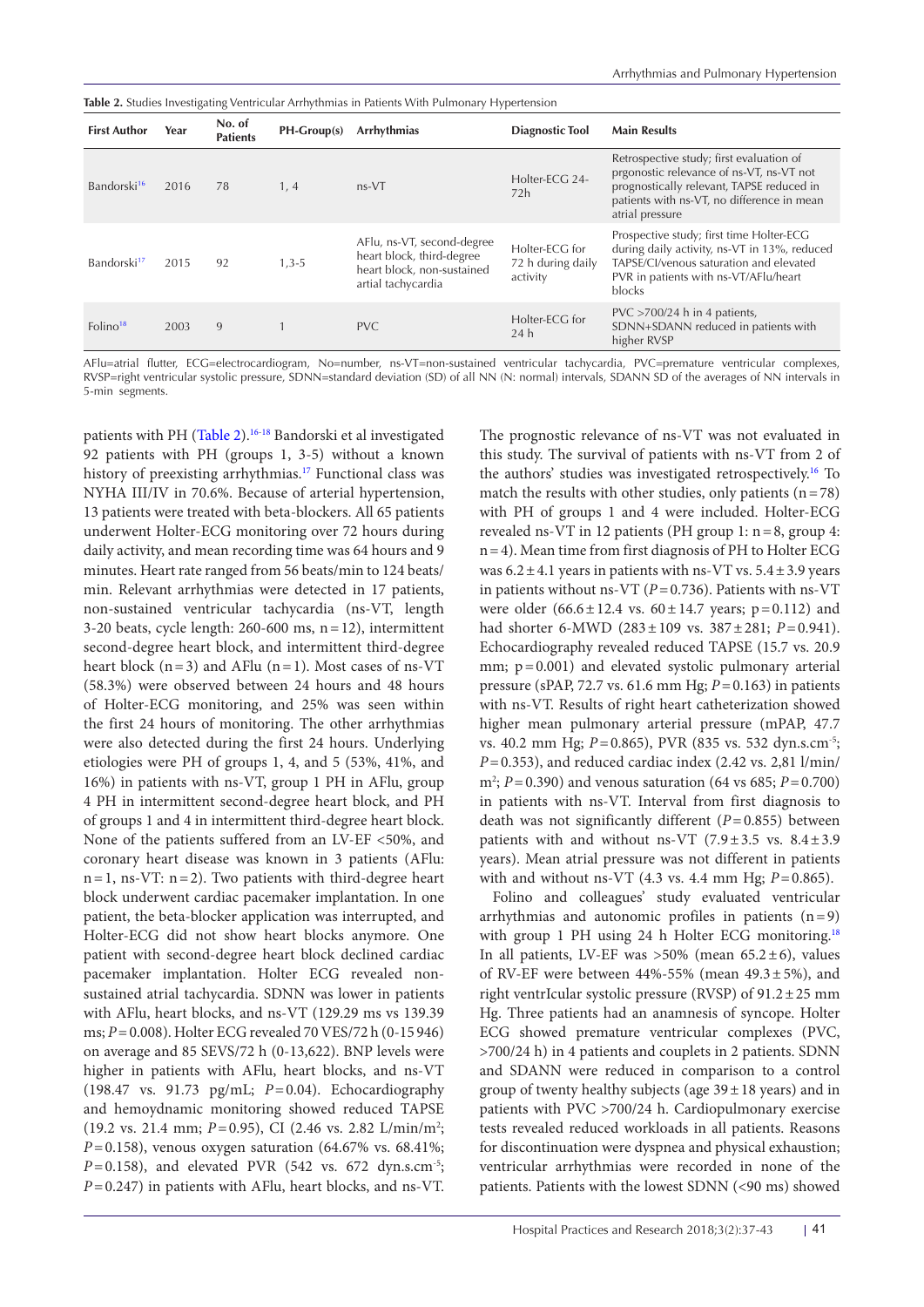higher RVSP (115±22.9 vs. 79.2±17.8 mm Hg; *P*<0.05). SDNN was elevated in patients with syncope  $(131.7 \pm 36.5$ vs.  $88.4 \pm .20.0$ ).

#### **5. Discussion**

Incidence of supraventricular arrhythmias varied between 7.8% and 35%[7-](#page-6-6)[15](#page-6-7); reasons for this difference remain unclear. Age does not seem to be a reason, because in the authors' study,<sup>7</sup> patients were older and had lower incidence of arrhythmias than in other studies, $8-15$  $8-15$  despite it being well-known that prevalance of AFib increases with age.<sup>[19](#page-6-18)</sup> Patients underwent (only) repeated twelve-lead ECGs in all studies during follow up. Self limiting episodes of arrhythmias may have been missed.

It is noteworthy that TAPSE was reduced,<sup>[7](#page-6-6),[8,](#page-6-8)[13](#page-6-16)</sup> and  $BNP<sub>12,13</sub>$  $BNP<sub>12,13</sub>$  $BNP<sub>12,13</sub>$  $BNP<sub>12,13</sub>$  $BNP<sub>12,13</sub>$  right atrial area,<sup>[7,](#page-6-6)[8,](#page-6-8)[10,](#page-6-9)13</sup> and mean right atrial pressure<sup>7[,8](#page-6-8)[,10](#page-6-9)[,13](#page-6-16)</sup> were elevated in patients with arrhythmias. In Olsson and colleagues' study, all patients had normal left atrial dimensions<sup>[12](#page-6-10)</sup>; in Rottlaender and colleagues' study, in patients without group 2 PH, elevated right atrial pressure and right atrial dilatation were associated with Afib<sup>[13](#page-6-16)</sup> and seemed to be responsible for it.

Studies have revealed that supraventricular arrhythmias are prognostically relevant.[7-](#page-6-6)[9](#page-6-14),[12](#page-6-10) Interestingly, in the studies of Wen and Olsson, survival in patients with transient episodes of arrhythmias was not statistically different from patients without arrhythmias.<sup>[10](#page-6-9),[12](#page-6-10)</sup> Most patients with arrhythmias suffered from symptoms $8-10,14$  $8-10,14$  $8-10,14$  $8-10,14$  and improved after restoration of SR.<sup>8,12</sup> In Olsson and colleagues' study, restoration of SR was associated with improved 6-MWD and decreased NT-proBNP.<sup>12</sup> Interestingly, in Ruiz-Cano and colleagues' study, 46.4% of the patients needed more specific treatment of PH despite the restoration of SR or control of ventricular rate.<sup>[14](#page-6-11)</sup>

Few studies have evaluated the prognostic relevance of ECG parameters. P-wave duration was associated with shorter survival, but in multivariate analysis this association was only borderline significant when age was included as a covariate  $(P=0.06)$ .<sup>7</sup> QRS-width<sup>[19](#page-6-18)</sup> and duration of QT-interval<sup>[20](#page-6-19),[21](#page-6-20)</sup> were assessed in patients with PH and showed correlations with mortality. The results of these studies were not reported in other studies.

Ventricular tachycardias in patients with PH were revealed during continuous monitoring with Holter-ECG.<sup>[16](#page-6-12),[17](#page-6-17)</sup> In accordance with the results of studies evaluating supraventricular arrhythmias, TAPSE was reduced in patients with nsVT<sup>16,17</sup> and cardiac index was reduced, whereas PVR, sPAP, and mPAP were elevated.<sup>[16](#page-6-12),[17](#page-6-17)</sup> The authors' study showed that extending Holter ECG monitoring to longer than 24 hours raised the detection rate of arrhythmias[.17](#page-6-17) The main result of the study was that the prognostical relevance of nsVT was missing. Because of the moderate sample size, the prognostic relevance and risk factors for nsVTs need to be obtained in larger series.

Electrophysiological studies showed that ablation in patients with AFlu is feasible and safe.[21](#page-6-20)[-27](#page-6-21) In Medi and colleagues' study, patients with right atria showing

# Review Highlights

# **What Is Already Known?**

Supraventricular arrhythmias are common in patients with pulmonary hypertension and lead in most cases to clinical deterioration. If possible cardioversion should be obtained. Permanent arrhythmias are associated with a worse prognosis.

#### **What This Study Adds?**

This review highlights the frequency of (non-sustained) ventricular arrhythmias in patients with pulmonary hypertension and their prognostical relevance. Rhythm control should be sought in patients with supraventricular arrhythmias. Another important information is extending of Holter ECG monitoring (>24 hours) to raise the detection rate of arrhythmias. In patients with atrial flutter, focal atrial tachycardia and atrioventricular nodal reentrant tachycardia ablation is feasible and safe.

reduction of conduction velocity and an increase of areas of low voltage or electrical silence due to interstitial fibrosis were found.<sup>24</sup> The authors discussed these findings as a reason for lower pharmacologic or catheter-based success to restore SR[.24](#page-6-22)

### **6. Conclusion**

Supraventriuclar arrhythmias are common and, except transient forms, prognostically relevant in patients with PH. Most patients suffer from clinical symptoms. Restoration of SR should be targeted to improve patients' clinical presentation. Elevated RAP and right atrial diameters and reduced TAPSE are risk factors. The relevance of ECG parameters has to be evaluted in further studies. Nonsustained ventricular tachycardias showed no prognostical relevance in one study. Ablation of arrhythmias is feasible and safe.

#### **Authors' Contributions**

Both authors fulfill the following International Committee of Medical Journal Editors (ICMJE) criteria for authorship: 1. Substantial contributions to the conception and design of the study or the acquisition, analysis, or interpretation of the data;

2. Drafting of the article or critical revision for important intellectual content;

3. Final approval of the version to be published;

4. Agreement to be accountable for all aspects of the work in ensuring that questions related to the accuracy or integrity of any part of the article are appropriately investigated and resolved.

#### **Conflict of Interest Disclosures**

The authors declare that they have no conflicts of interest.

### **Ethical Approval**

Not applicable.